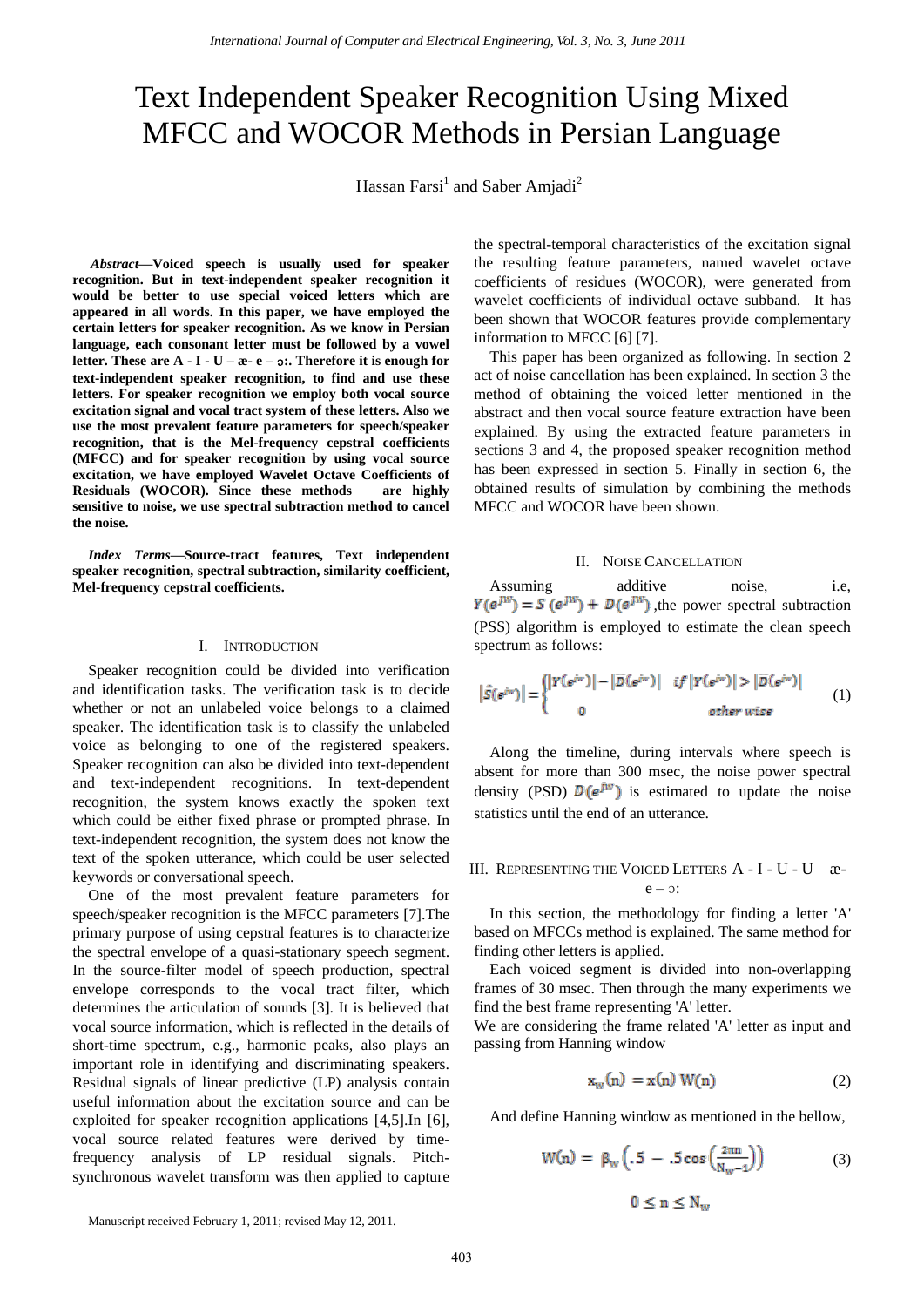where  $N_w$ , corresponding to 30 ms, is the dimension of the Hanning window  $\beta_w$  is a normalization factor defined so that the root mean square value of the window is unity.



Figure 1. (a) One frame of Letter 'A' signal and window (b) windowed frame of Letter 'A' signal

The frequency band of 1 to 8 KHz is divided by 24 filters as illustrated in figure 2, with the following constraint:

$$
\sum_{k=0}^{K-1} \varphi_j(k) = 1 \tag{6}
$$



| $1 - 200$ | $100-$  | $200 -$  | $300 -$ | $400 -$ | $500-$ | $600 -$  | $700-$ |
|-----------|---------|----------|---------|---------|--------|----------|--------|
|           | 300     | 400      | 500     | 600     | 700    | 800      | 900    |
| 800-      | $900 -$ | 1000-    | 1149-   | 1320-   | 1516-  | $1741 -$ | 2000-  |
| 1000      | 1149    | 1320     | 1516    | 1741    | 2000   | 2297     | 2639   |
| 2297-     | 2639-   | $3031 -$ | 3482-   | 4000-   | 4595-  | 5272-    | 6063-  |
| 3031      | 3482    | 4000     | 4595    | 5272    | 6063   | 6964     | 8000   |

Figure 2. Filter allocation in the frequency domain before normalization with frequency bands

The energy in each frequency band is calculated as:

$$
E_j = \sum_{k=0}^{k-1} \varphi_j(k) X(k)
$$
 (7)

MFCC parameter is then calculated as:

$$
c_m = \beta_c \sum_{j=0}^{J-1} \cos\left(m \frac{\pi}{J} (j+.5) \right) \log(E_j)
$$
 (8)

The last equation can also be shown as a scalar product between the log spectral energy vector and a vector of weighting factors given by

$$
V_m = \left\{ \left( \cos \left( m \frac{\pi}{j} (j + .5) \right) \middle| 0 \le j \le J \right) \right\} \tag{9}
$$

which leads to the following equation:

$$
c_m = \beta_c \sum_{j=0}^{J} V_{m,j} \log (E_j)
$$
 (10)

The amplification factor,  $\beta_c$ , which accommodates the dynamic range of the coefficients  $\mathbf{c}_m$ , depends on the value of the normalization factor  $\beta_w$ . In our implementation  $\beta_c$  is taken equal to 200 and its value does not change. Generally, only the first 15 values of  $c_m$  are retained.

## IV. TIME-FREQUENCY FEATURE EXTRACTION FROM THE LP RESIDUAL SIGNAL

In the linear predictive modeling of speech, a speech sample s(n) is approximated as the weighted sum of a limited number of past samples, i.e.,

$$
\hat{S}(n) = \sum_{k=1}^{p} \alpha_k S(n-k)
$$
 (11)

where p is the order of prediction, and [ak , k =1;2;...,p] are the predictor coefficients. In this study, a 12th-order LP filter is used. The prediction error, also referred to as residual signal, is given by,

$$
e_n = S(n) - \sum_{k=1}^{p} \alpha_k S(n-k)
$$
 (12)

In the frequency domain, the residual signal can be derived as

$$
H(z) = \frac{S(e^{jw})}{U(e^{jw})}
$$
 (13)

where  $S(e^{jw})$  is the speech spectrum and

$$
H(e^{jw}) = \frac{1}{1 - \sum_{j=1}^{p} \alpha_j e^{jw}}
$$
 (14)

Therefore the speech signal s(n) is the convolution output of the residual signal  $e(n)$  and the impulse response of the vocal tract filter  $H(e^{jw})$ ;

So, we are calculating excitation signal for 'A' sounds as:

$$
e(n) = S(n) - \sum_{j=1}^{p} \alpha_k S(n-k)
$$
 (15)

This has been typically shown in Fig. 3. A Hamming window of two pitch periods long is applied to pitch pulse of e(n), as shown in Fig. 4. Let  $\mathbf{e}_w(n)$  be the windowed residual signal.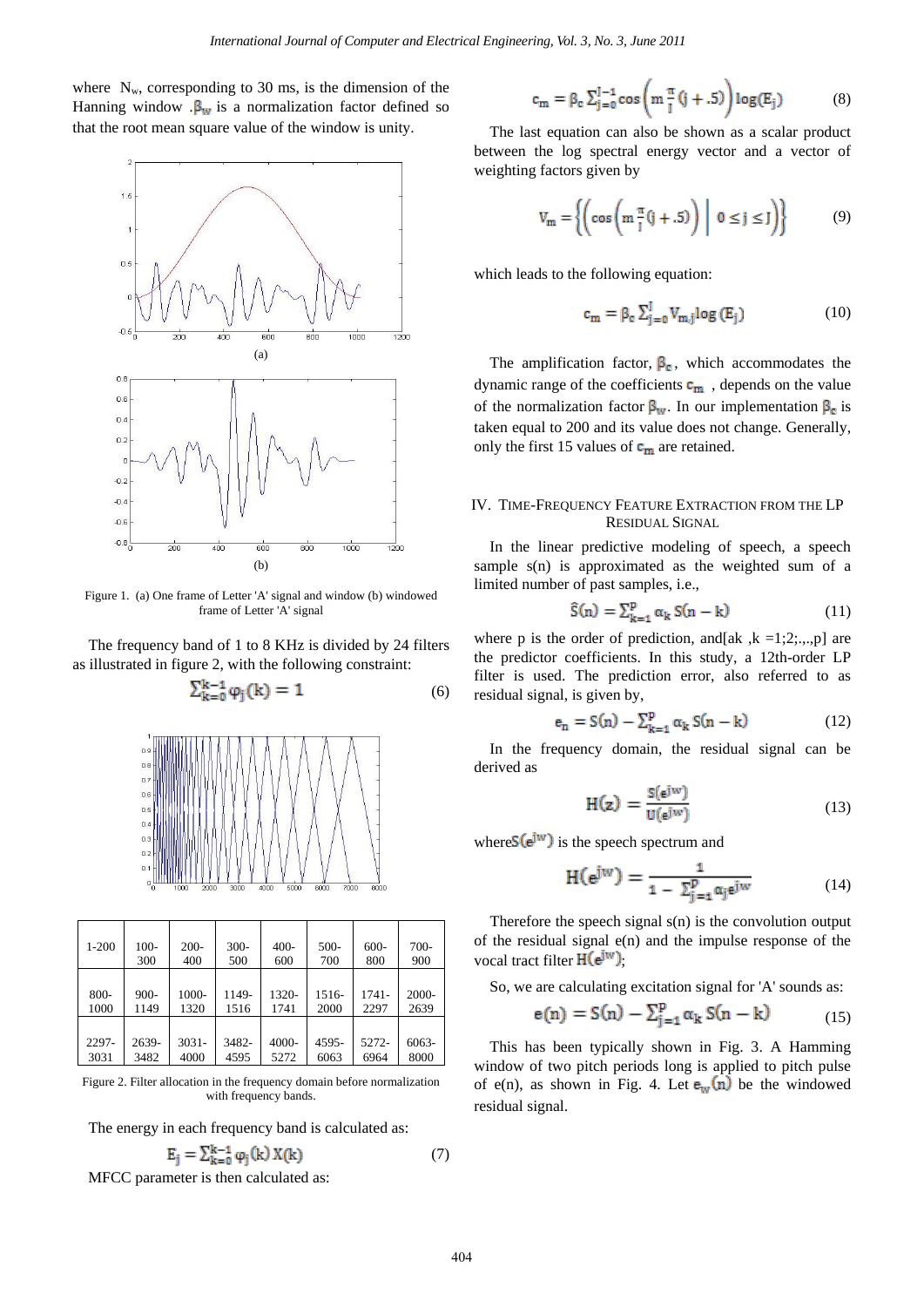

Figure 4. (a) The Residual signal of Letter 'A' (b) windowed frame of Residual signal of Letter "A".

The wavelet transform of  $e_w(n)$  is computed as;

$$
W(a, b) = \frac{1}{\sqrt{a}} \sum_{n=1}^{N} e_w(n) \varphi^* \left(\frac{n-b}{a}\right) \tag{16}
$$

 $\varphi$ <sup>\*</sup>(n) is the conjugate of the fourth-order Daubechies wavelet basis function (n), "a" is the scaling parameter and "b" is the translation parameter. The LP residual signal is analyzed in K octave subbands. In a specific subband, the temporal characteristics within the analysis window are measured as "b" changes.

To generate the feature parameters for pattern recognition, the wavelet coefficients with a specific scaling parameter are grouped as

$$
W_{k} = \{w(2^{k}, b) | b = 1, 2, ..., N\}
$$
 (17)

where N is the window length. Each  $W_k$  is called an octave group. Then the WOCOR parameters can be derived as.

$$
WOCOR_1 = {\left\{ ||W_k|| \middle| k = 1, 2, ..., 6 \right\}} \tag{18}
$$

WOCOR1 has 6 elements and contains only spectral information. It includes no temporal characteristics within the analysis window. To retain the temporal details, each octave group can be equally divided into M sub-groups

$$
W_{k} = \left\{ w(2^{k}, b) \middle| b \in (m - 1 : m] \times \text{ROUND} \left( \frac{N}{M} \right) \right\} \tag{19}
$$
  

$$
m=1, 2, ..., M
$$

Finally, a feature vector with 6M parameters can be generated as

$$
WOCOR_M = \{ ||W_k(m)|| || m = 1, 2, ..., M, K = 1, 2, ..., K \}
$$
 (20)

With multi-level wavelet transform, the pitch-related low frequency properties and the high frequency information associated with pitch epochs can be captured with different time-frequency resolutions. Pitch synchronization and dividing each octave group into several sub-groups enable the measuring of temporal variations of spectral components within a pitch period and that over consecutive periods. Therefore, WOCORM is capable of capturing the spectraltemporal characteristics of the LP residual signal. In this study, we let  $K = 6$  to deal with speech data in the frequency range of 0 to 4000 Hz.

This leads to six frequency subbands at different octave levels: 2000-4000Hz (W1), 1000-2000Hz (W2), 500- 1000Hz (W3), 250-500Hz (W4), 125-250Hz (W5), and 62.5-125Hz (W6). This could be observed in Fig. 5.



Figure 5. Up to down: respectively residual signal, a windowed frame of residual signal, Wavelet coefficients of residual signals in 4 octave subbands. Each octave group have been equally divided into M=6 subgroups

The parameter M controls the temporal resolution attained by the WOCOR parameters. If all subbands have the same value of M, the dimension of WOCOR feature vectors will be 6M.

### V. SPEAKER RECOGNITION: THE PROPOSED METHOD

First, test speech similarity coefficients with one of the registered speakers are calculated. We call this speaker, for instance, M.ESMITH. We can calculate test speech similarity coefficients with other registered speakers in the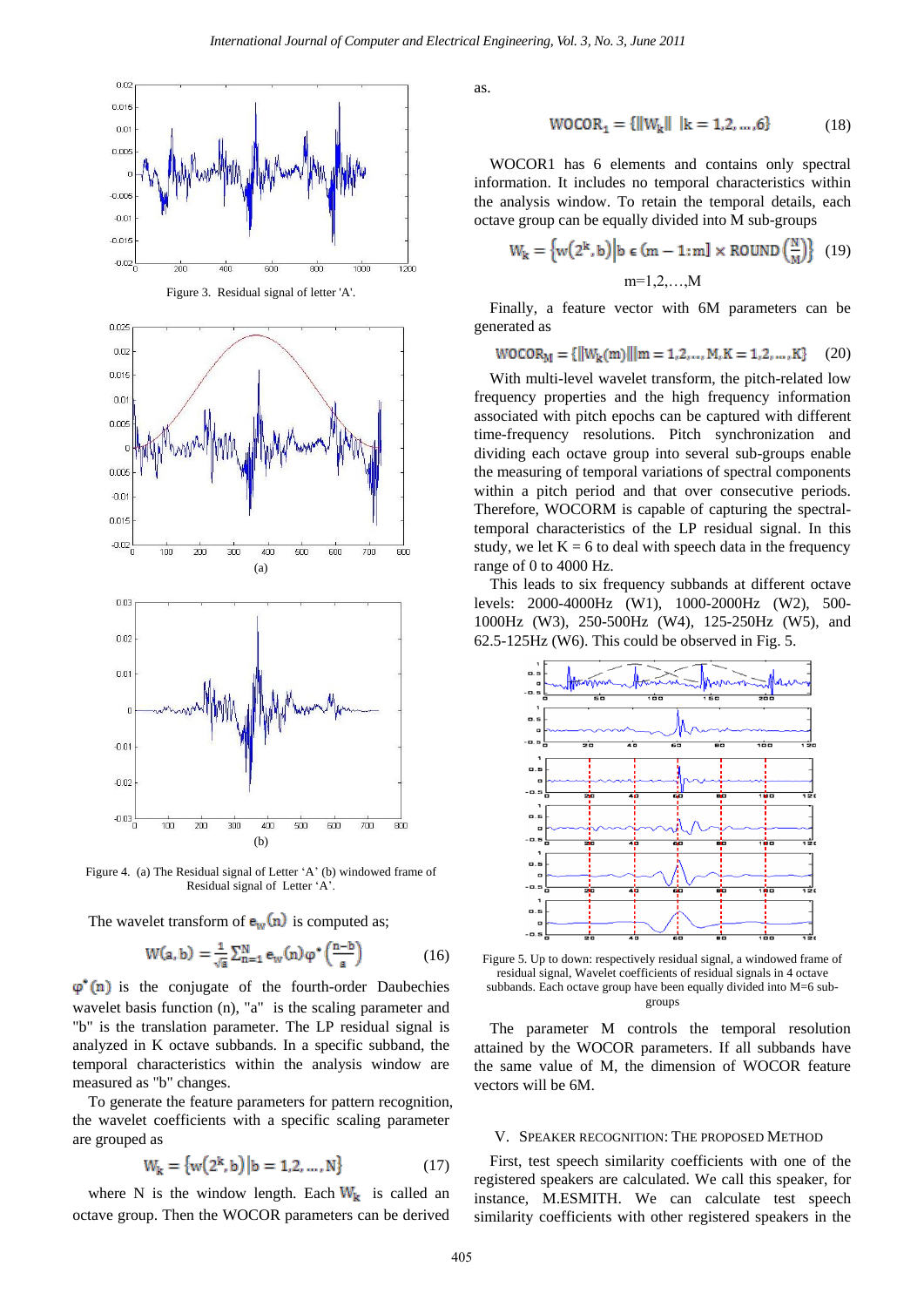same way.

For speaker recognition we need to first find the frame related to the mentioned letters in the test speech. We explain this method for finding letter 'A'. We use the same method to find the other letters.

First each voiced segment is divided into overlapping frames of 30 msec. overlapping is due to find the best candidate representing letter 'A'. In this paper, the overlapping time of 8ms has been considered. Figure 6 shows it more clearly.



The MFCC feature parameters for each of these frames are then calculated. Next these parameters are compared to MFCC feature vectors of M.SMIT"s letter 'A' . For comparison the following equation is used:

$$
p_i = \frac{\left[\sum C_{mi} C_{ma}\right]^2}{\sum C_{mi} \sum C_{ma}}
$$
\n(21)

Pi is the similarity coefficient of i th frame to M.SMIT"s letter 'A'. Cmi is feature vector of i th frame. Cma is frame vector of M.SMIT"s letter A. Since the MFCC feature parameters of letter A in different speaker available in database have similarity coefficient between 0.6 until 0.7, the frames that their similarity coefficient whit Mr.SMITH 's letter A is more than 0.75 are considered as Mr.SMITH"s letter A . Three frames that have the most similarity coefficient , are selected. We consider the average of these coefficient , as the first speaker similarity coefficient with test speech.

$$
SS(A) = \frac{p_1 + p_2 + p_3}{3} \tag{22}
$$

$$
p_1>p_2>p_3>p_i
$$

The WOCOR feature parameter of the frame with highest SS is extracted. then the similarity coefficient of this feature parameter to WOCOR feature parameters of Mr.smith's letter A is considered as the second speaker similarity coefficient.

$$
ES(A) = \frac{\left[\sum WOCOR_{sm}WOCOR_{a}\right]^{2}}{\sum WOCOR_{sm}^{2}\sum WOCOR_{a}^{2}}
$$
(23)

 $WOCOR<sub>sm</sub>$  is the WOCOR feature parameter of the frame with highest SS and  $WOCOR_a$  is WOCOR feature parameter of the Mr.smith"s letter 'A'. Finally the similarity coefficient to new test signal in 'A' letter is equal with;

$$
sim(A) = .7 SS(A) + .3ES(A)
$$
 (24)

For all voiced letter mentioned before, the similarity coefficient of M.SMITH to test a speaker are obtained and finally the similarity coefficient is derived as:

$$
SIM = \frac{\text{sim}(A) + \text{sim}(I) + \text{sim}(U) + \text{sim}(e) + \text{sim}(e) + \text{sim}(z)}{6}
$$
 (25)

For the all speaker, the similarity coefficients are obtained and the speaker with highest similarity coefficient is the speaker of test speech.

## VI. SPEAKER RECOGNITION EXPERIMENTS

The commonly used performance evaluation metric for speaker identification is the identification error rate (IDER)

$$
IDER = \frac{number\ of\ misidentified\ trials}{total\ number\ of\ identification\ trials} \times 100\% \quad (26)
$$

For speaker verification, the decision threshold should be selected to make trade-off between the false acceptance (FA) and false rejection (FR) errors. Generally, the threshold is selected such that the false acceptance rate equals to the false rejection rate, usually referred as the equal error rate (EER).

The database was concluded 40 speakers, each speaker utterances 5 sentences. Three sentences are used as training set and the spare sentences are used test set. The additive noise files were obtained by adding the white Gaussian noise to clean speech so as to maintain the segmental SNR round the desired value. The length of training speech is 10 second. Then we extract a frame of all of voiced letters from each speaker sentence. We depict a frame of 'A' and 'I' in figure 7. Each frame is equal with 25 ms. The dimension of the Each frame is equal to:

 $N_w = Fs \times 23m = 44100 * 25ms = 1014$ 

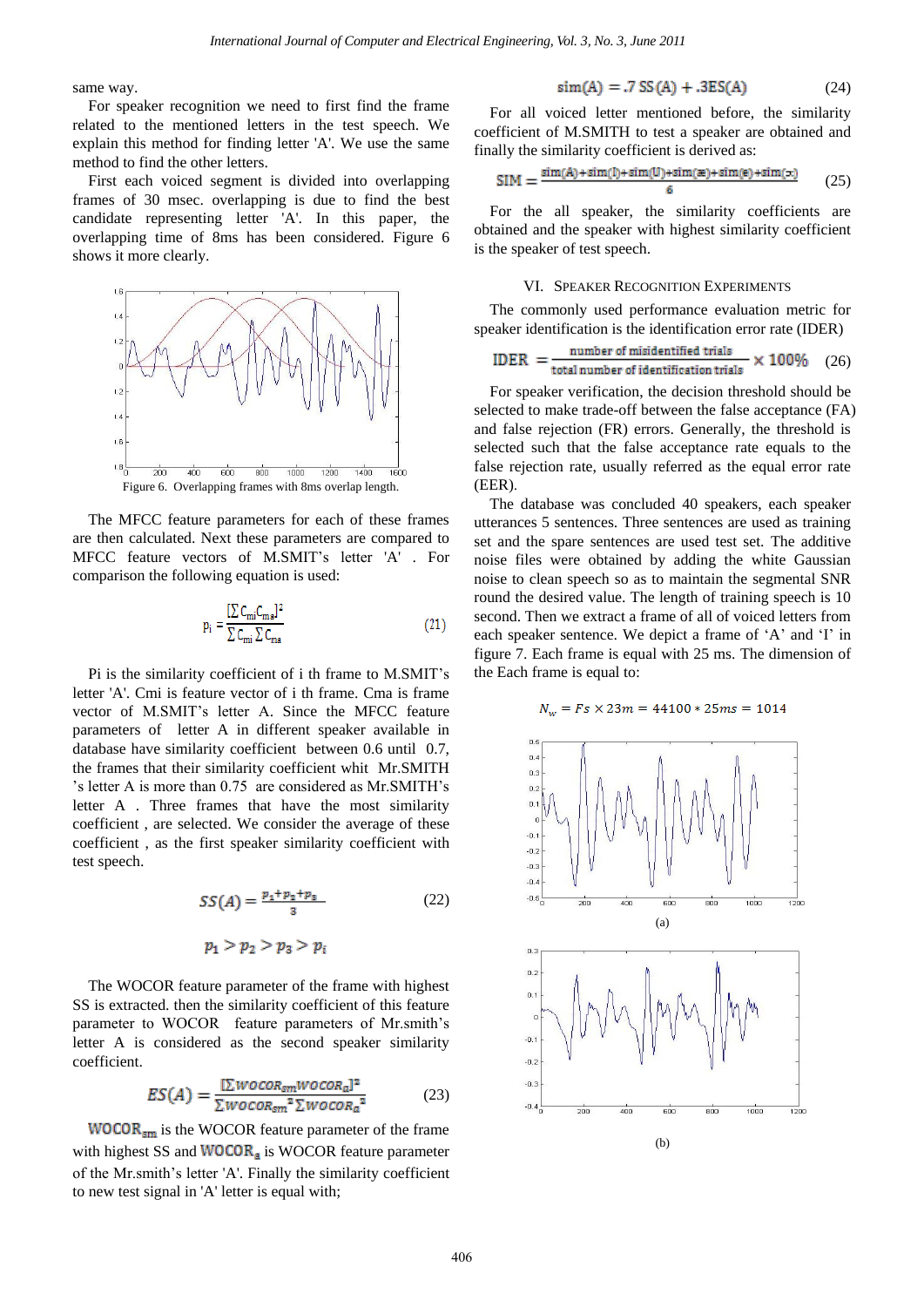

Figure 7. D1 and D2 are tow speakers. (a) one frame of Letter 'A' of speaker D1 (b) one frame of Letter 'A' of speaker D2 (c) one frame of Letter 'I' of speaker D1 (d) one frame of Letter 'I' of speaker D2

MFCC and WOCOR feature parameters of these frames are extracted. In table 1 and 2 MFCC and WOCOR feature sets IDER (in %) for each letter is shown. It is observed that for all of these letters the efficiency of speaker recognition by using MFCC is better than WOCOR method. But speaker recognition by combining both of them is more exactly.

As a result in table 3 the performance of the MFCC in comparison with the proposed method has been shown.

TABLE1. MFCC FEATURE SETS USING VOICED LETTERS: IDER  $(in %).$ 

| <b>IDER</b><br>(MFCC) | 0db  | 5db  | 10d<br>b         | 15d<br>b         | 20db             |
|-----------------------|------|------|------------------|------------------|------------------|
| Sim(A)                | 10.5 | 5.2  | 1.6              | $\boldsymbol{0}$ | $\boldsymbol{0}$ |
| Sim(I)                | 25   | 15.1 | 7.3              | 4.5              | 1.2              |
| Sim(U)                | 7.7  | 3.5  | $\boldsymbol{0}$ | $\boldsymbol{0}$ | $\boldsymbol{0}$ |
| Sim(x)                | 13.2 | 5.3  | 1.4              | $\mathbf{0}$     | $\mathbf{0}$     |
| Sim(e)                | 17   | 11.7 | 5.2              | 3                | 0.5              |
| $Sim(\circ)$          | 4.9  | 3    | 0.6              | $\mathbf{0}$     | $\boldsymbol{0}$ |
| <b>SIM</b>            | 3.6  | 1.6  | $\boldsymbol{0}$ | $\overline{0}$   | $\mathbf{0}$     |

TABLE2. WOCOR4 FEATURE SETS BY USING VOICED LETTERS: IDER (in %).

| <b>SNR</b><br><b>IDER</b><br>(WOCOR) | 0db  | 5db  | 10db           | 15db | 20db |
|--------------------------------------|------|------|----------------|------|------|
| Sim(A)                               | 35   | 25   | 14             | 8.8  | 2.5  |
| Sim(I)                               | 43.8 | 31   | 17.3           | 9.5  | 1.8  |
| Sim(U)                               | 16   | 12.6 | 8              | 4.7  | 0.5  |
| Sim(x)                               | 33   | 27   | 18             | 7.4  | 3.3  |
| Sim(e)                               | 56.3 | 42.1 | 22.5           | 13   | 4.2  |
| Sim(o: )                             | 24   | 11.3 | 6.8            | 3.4  | 0.6  |
| <b>SIM</b>                           | 6    | 3.8  | $\mathfrak{2}$ | 1.1  | 0.4  |

TABLE 3. THE PERFORMANCE OF MFCC IN COMPARISON WITH THE PROPOSED METHOD

| <b>SNR</b>      | 0db  | 5db  | 10db | 15db | 20db |
|-----------------|------|------|------|------|------|
|                 |      |      |      |      |      |
| <b>IDER</b>     |      |      |      |      |      |
| MFCC            | 0.36 | 0.25 | 0.16 | 0.1  | 0.06 |
| Proposed method | 0.25 | 0.1  | 0.05 | 0.03 | 0.01 |

## VII. CONCLUSIONS

 Using all of voiced segment of speech in text-dependent speaker recognition has high efficiency because the number of voiced letters is fixed in each fixed sentence. However using all of voiced speech in text-independent speaker recognition has poor efficiency because: first the number of voiced letter is not specified and second different voiced letters have significant difference. Because in Persian language the number of vowel letters are a few (only 6 letters), and also every consonant letter is followed by a vowel letter, in this paper we have used the vowel letters for speaker recognition. Since in noisy environment the MFCC has poor performance due to sudden changes of speech signal and, the positions of pitch epoch and epoch pulses remain as the same places for clean speech, we employed WOCOR as a complimentary method for MFCC. Obtaining results show that the proposed method provides higher performance in comparison with the MFCC alone.

#### **REFERENCES**

- [1] Ning Wang , P. C. Ching , Nengheng Zheng, andTan Lee, "*Robust Speaker Recognition Using Denoised Vocal Source and Vocal Tract Features speaker verification*," IEEE Transaction on Audio Speech and Language processing, Vol. 1, No. 2, pp. 25-35 , 2010.
- [2] N. Zheng, P. C. Ching, and T. Lee, "*Time frequency analysis of vocal source signal for speaker recognition,*" in Proc. ICSLP, 2004, pp. 23.33.
- [3] L. R. Rabiner and B. H. Juang, "*Fundamentals of Speech Recognition"*. Englewood, NJ: Prentice Hall, 1993.
- [4] P. Thevenaz and H. Hugli, "*Usefulness of the LPC-residue in text independent speaker verification,*" Speech Commun., vol. 17, no. 1-2, pp. 145–157, 1995.